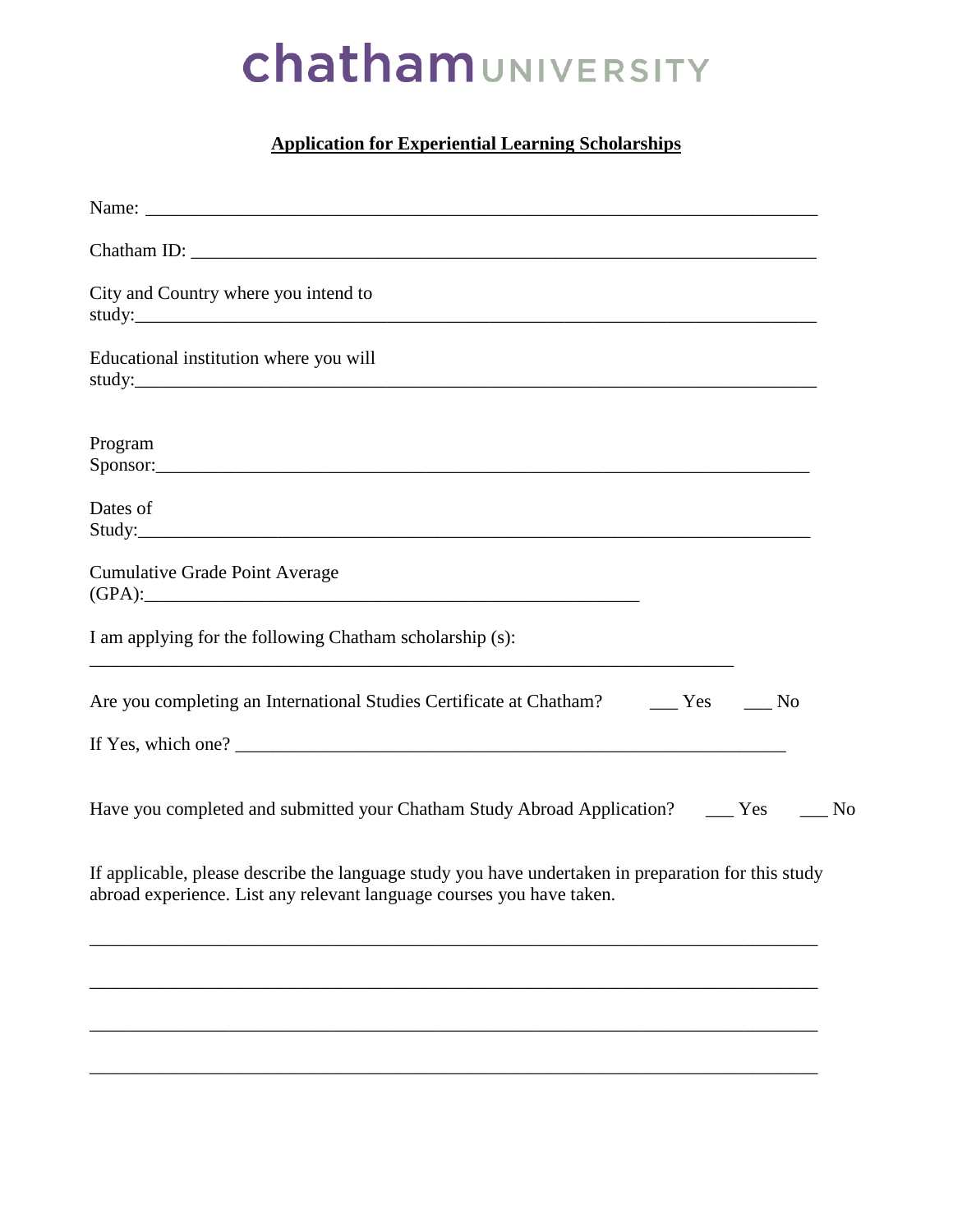# ChathamUNIVERSITY

Will you earn credit through your experience? If yes, please list each course name and the number of credits for each course.

\_\_\_\_\_\_\_\_\_\_\_\_\_\_\_\_\_\_\_\_\_\_\_\_\_\_\_\_\_\_\_\_\_\_\_\_\_\_\_\_\_\_\_\_\_\_\_\_\_\_\_\_\_\_\_\_\_\_\_\_\_\_\_\_\_\_\_\_\_\_\_\_\_\_\_\_\_\_

\_\_\_\_\_\_\_\_\_\_\_\_\_\_\_\_\_\_\_\_\_\_\_\_\_\_\_\_\_\_\_\_\_\_\_\_\_\_\_\_\_\_\_\_\_\_\_\_\_\_\_\_\_\_\_\_\_\_\_\_\_\_\_\_\_\_\_\_\_\_\_\_\_\_\_\_\_\_

\_\_\_\_\_\_\_\_\_\_\_\_\_\_\_\_\_\_\_\_\_\_\_\_\_\_\_\_\_\_\_\_\_\_\_\_\_\_\_\_\_\_\_\_\_\_\_\_\_\_\_\_\_\_\_\_\_\_\_\_\_\_\_\_\_\_\_\_\_\_\_\_\_\_\_\_\_\_

\_\_\_\_\_\_\_\_\_\_\_\_\_\_\_\_\_\_\_\_\_\_\_\_\_\_\_\_\_\_\_\_\_\_\_\_\_\_\_\_\_\_\_\_\_\_\_\_\_\_\_\_\_\_\_\_\_\_\_\_\_\_\_\_\_\_\_\_\_\_\_\_\_\_\_\_\_\_

\_\_\_\_\_\_\_\_\_\_\_\_\_\_\_\_\_\_\_\_\_\_\_\_\_\_\_\_\_\_\_\_\_\_\_\_\_\_\_\_\_\_\_\_\_\_\_\_\_\_\_\_\_\_\_\_\_\_\_\_\_\_\_\_\_\_\_\_\_\_\_\_\_\_\_\_\_\_

\_\_\_\_\_\_\_\_\_\_\_\_\_\_\_\_\_\_\_\_\_\_\_\_\_\_\_\_\_\_\_\_\_\_\_\_\_\_\_\_\_\_\_\_\_\_\_\_\_\_\_\_\_\_\_\_\_\_\_\_\_\_\_\_\_\_\_\_\_\_\_\_\_\_\_\_\_\_

### **Anticipated budget**

| [OB]                                                    |                          |
|---------------------------------------------------------|--------------------------|
| Program tuition and fees                                | \$                       |
| Housing and meals (if not included in tuition and fees) | \$                       |
| Airfare                                                 | $\overline{\mathcal{S}}$ |
| Additional transportation requirements                  | \$                       |
| Additional costs (please specify below)                 |                          |
|                                                         | \$                       |
|                                                         | \$                       |
|                                                         | \$                       |
|                                                         | \$                       |
|                                                         | \$                       |
|                                                         | $\overline{\mathbb{S}}$  |
| <b>TOTAL</b>                                            | \$                       |